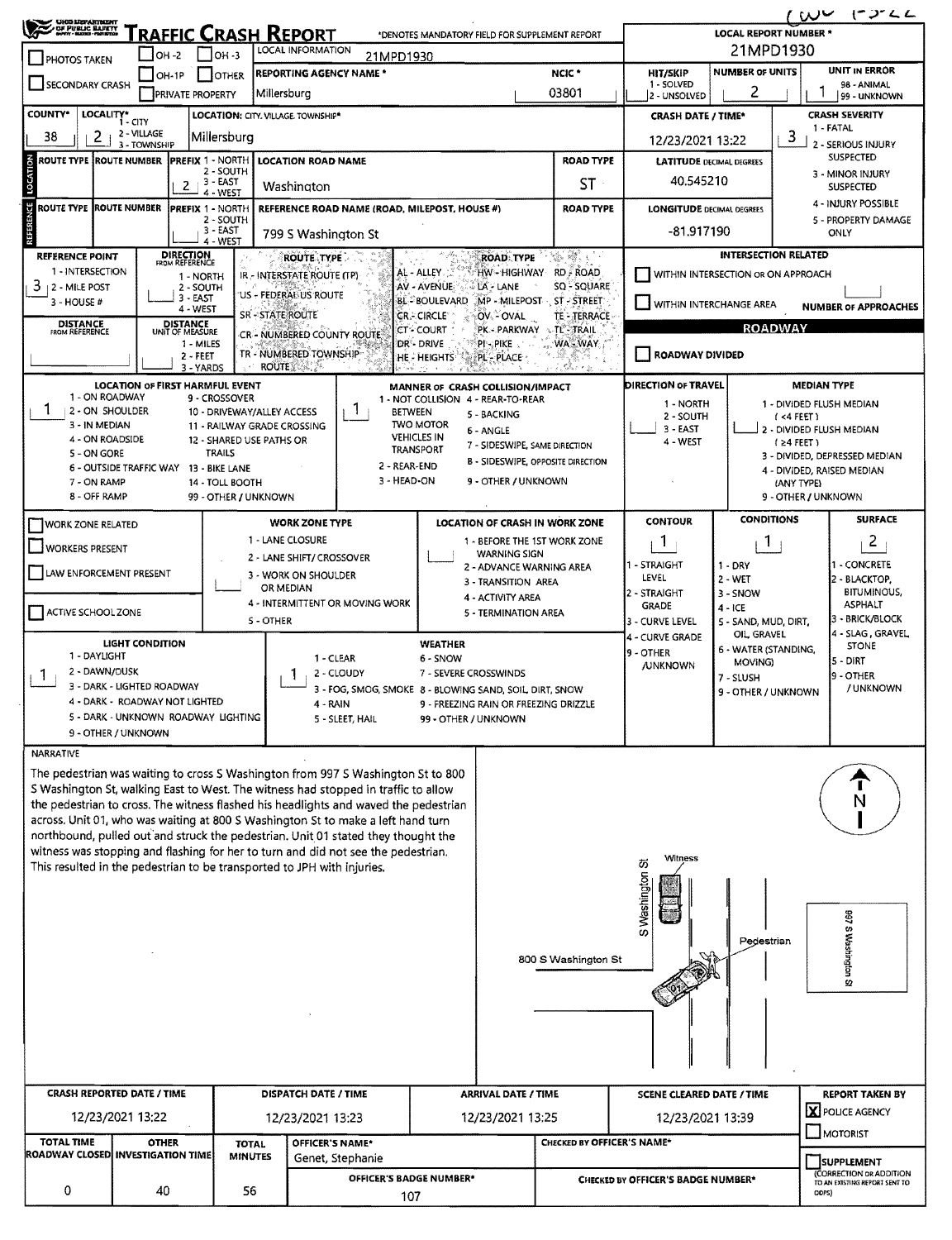|                                                                                                                       | OHO DIZPARTMENT<br>OF PUBLIC BAFETY                                                      |                                                           |                                                         |                                                         |                                               |                                                   |                                                                 | <b>LOCAL REPORT NUMBER</b>                                         |  |  |  |  |
|-----------------------------------------------------------------------------------------------------------------------|------------------------------------------------------------------------------------------|-----------------------------------------------------------|---------------------------------------------------------|---------------------------------------------------------|-----------------------------------------------|---------------------------------------------------|-----------------------------------------------------------------|--------------------------------------------------------------------|--|--|--|--|
|                                                                                                                       |                                                                                          |                                                           |                                                         |                                                         |                                               |                                                   |                                                                 | 21MPD1930                                                          |  |  |  |  |
| UNIT#                                                                                                                 | OWNER NAME: LAST, FIRST, MIDDLE (C) SAME AS DRIVER)                                      |                                                           |                                                         |                                                         |                                               | OWNER PHONE:INCLUDE AREA CODE (E) SAME AS DRIVERY | DAMAGE                                                          |                                                                    |  |  |  |  |
|                                                                                                                       | GEORGE, DENISE, K<br>OWNER ADDRESS: STREET, CITY, STATE, ZIP ( C SAME AS DRIVER)         |                                                           |                                                         |                                                         | 330-231-0467                                  |                                                   | <b>DAMAGE SCALE</b><br>1 - NONE<br>3 - FUNCTIONAL DAMAGE        |                                                                    |  |  |  |  |
|                                                                                                                       | 280 N WASHINGTON ST APT A, MILLERSBURG, OH, 44654                                        |                                                           |                                                         |                                                         |                                               |                                                   | 2 - MINOR DAMAGE                                                | 4 - DISABLING DAMAGE                                               |  |  |  |  |
|                                                                                                                       | <b>COMMERCIAL CARRIER: NAME, ADDRESS, CITY, STATE, ZIP</b>                               |                                                           |                                                         |                                                         |                                               | COMMERCIAL CARRIER PHONE: INCLUDE AREA CODE       | 9 - UNKNOWN                                                     |                                                                    |  |  |  |  |
|                                                                                                                       |                                                                                          |                                                           |                                                         |                                                         |                                               |                                                   |                                                                 | <b>DAMAGED AREA(S)</b><br>INDICATE ALL THAT APPLY                  |  |  |  |  |
|                                                                                                                       | LP STATE   LICENSE PLATE #                                                               |                                                           | <b>VEHICLE IDENTIFICATION #</b>                         |                                                         | <b>VEHICLE YEAR</b>                           | <b>VEHICLE MAKE</b>                               |                                                                 |                                                                    |  |  |  |  |
| OН<br><b>INSURANCE</b>                                                                                                | <b>HTH3367</b><br><b>INSURANCE COMPANY</b>                                               |                                                           | 1FAFP34N36W136762<br><b>INSURANCE POLICY #</b>          |                                                         | 2006<br>COLOR                                 | <b>FORD</b><br><b>VEHICLE MODEL</b>               | 12                                                              |                                                                    |  |  |  |  |
| <b>X</b> VERIFIED                                                                                                     | WAYNE MUTUAL                                                                             |                                                           | PAP0264143                                              |                                                         | GRY                                           | FOCUS                                             | 12                                                              |                                                                    |  |  |  |  |
|                                                                                                                       | TYPE OF USE                                                                              | IN EMERGENCY                                              | US DOT #                                                |                                                         | TOWED BY: COMPANY NAME                        |                                                   |                                                                 |                                                                    |  |  |  |  |
| <b>COMMERCIAL</b>                                                                                                     | <b>GOVERNMENT</b>                                                                        | RESPONSE<br># OCCUPANTS                                   | <b>VEHICLE WEIGHT GVWR/GCWR</b>                         |                                                         |                                               | <b>HAZARDOUS MATERIAL</b>                         |                                                                 |                                                                    |  |  |  |  |
| <b>INTERLOCK</b><br>DEVICE<br><b>EQUIPPED</b>                                                                         | <b>HIT/SKIP UNIT</b>                                                                     |                                                           | 1 - ≤10K LBS.<br>2 - 10.001 - 26K LBS.                  |                                                         | IMATERIAL<br><b>CLASS #</b><br>RELEASED       | PLACARD ID#                                       |                                                                 |                                                                    |  |  |  |  |
|                                                                                                                       |                                                                                          |                                                           | $3 - 26K$ LBS.<br>12 - GOLF CART                        |                                                         | PLACARD                                       | 23 - PEDESTRIAN/SKATER                            |                                                                 |                                                                    |  |  |  |  |
|                                                                                                                       | 1 - PASSENGER CAR<br>2 - PASSENGER VAN                                                   | 6 - VAN (9-15 SEATS)<br>7 - MOTORCYCLE 2-WHEELED          | 13 - SNOWMOBILE                                         | 18 - LIMO (LIVERY VEHICLE)<br>19 - BUS (16+ PASSENGERS) |                                               | 24 - WHEELCHAIR (ANY TYPE)                        |                                                                 |                                                                    |  |  |  |  |
|                                                                                                                       | (MINIVAN)<br>UNIT TYPE 3 - SPORT UTILITY                                                 | B - MOTORCYCLE 3-WHEELED<br>9 - AUTOCYCLE                 | 14 - SINGLE UNIT<br><b>TRUCK</b>                        | 20 - OTHER VEHICLE<br>21 - HEAVY EQUIPMENT              |                                               | 25 - OTHER NON-MOTORIST<br>26 - BICYCLE           |                                                                 |                                                                    |  |  |  |  |
|                                                                                                                       | <b>VEHICLE</b><br>4 - PICK UP                                                            | 10 - MOPED OR MOTORIZED<br>BICYCLE                        | 15 - SEMI-TRACTOR<br>16 - FARM EQUIPMENT                | 22 - ANIMAL WITH RIDER OR                               |                                               | 27 - TRAIN                                        |                                                                 |                                                                    |  |  |  |  |
|                                                                                                                       | 5 - CARGO VAN<br>(ATV/UTV)                                                               | 11 - ALL TERRAIN VEHICLE                                  | 17 - MOTORHOME                                          |                                                         | ANIMAL-DRAWN VEHICLE                          | 99 - UNKNOWN OR HIT/SKIP                          |                                                                 |                                                                    |  |  |  |  |
|                                                                                                                       | # OF TRAILING UNITS                                                                      |                                                           |                                                         |                                                         |                                               |                                                   | 12                                                              | 12                                                                 |  |  |  |  |
|                                                                                                                       | WAS VEHICLE OPERATING IN AUTONOMOUS<br>MODE WHEN CRASH OCCURRED?                         |                                                           | 0 - NO AUTOMATION                                       |                                                         | 3 - CONDITIONAL AUTOMATION 9 - UNKNOWN        |                                                   | 12                                                              | $\mathbf{u}$                                                       |  |  |  |  |
| 2                                                                                                                     |                                                                                          |                                                           | 0<br>1 - DRIVER ASSISTANCE                              |                                                         | 4 - HIGH AUTOMATION                           |                                                   |                                                                 | 10                                                                 |  |  |  |  |
|                                                                                                                       | 1 - YES 2 - NO 9 - OTHER / UNKNOWN AUTONOMOUS 2 - PARTIAL AUTOMATION 5 - FULL AUTOMATION |                                                           | MODE LEVEL                                              |                                                         |                                               |                                                   |                                                                 |                                                                    |  |  |  |  |
|                                                                                                                       | 1 - NONE<br>$2 - TAXI$                                                                   | 6 - 8US - CHARTER/TOUR<br>7 - 8US - INTERCITY             | <b>11 - FIRE</b><br>12 - MILITARY                       | 16 - FARM                                               | 17 - MOWING                                   | 21 - MAIL CARRIER<br>99 - OTHER / UNKNOWN         |                                                                 |                                                                    |  |  |  |  |
|                                                                                                                       | 3 - ELECTRONIC RIDE<br><b>SHARING</b>                                                    | 8 - BUS - SHUTTLE                                         | 13 - POLICE                                             |                                                         | 18 - SNOW REMOVAL                             |                                                   |                                                                 |                                                                    |  |  |  |  |
| <b>SPECIAL</b>                                                                                                        | FUNCTION 4 - SCHOOL TRANSPORT                                                            | 9-BUS - OTHER<br>10 - AMBULANCE                           | <b>14 - PUBLIC UTILITY</b><br>15 - CONSTRUCTION EQUIP.  |                                                         | 19 - TOWING<br>20 - SAFETY SERVICE            |                                                   |                                                                 |                                                                    |  |  |  |  |
|                                                                                                                       | 5 - BUS - TRANSIT/COMMUTER                                                               |                                                           |                                                         |                                                         | PATROL                                        |                                                   |                                                                 | 12<br>12<br>12                                                     |  |  |  |  |
| 1                                                                                                                     | 1 - NO CARGO 8ODY TYPE<br>/ NOT APPLICABLE                                               | 4 - LOGGING<br>5 - INTERMODAL                             | 7 - GRAIN/CHIPS/GRAVEL<br><b>B-POLE</b>                 |                                                         | 11 - DUMP<br>12 - CONCRETE MIXER              | 99 - OTHER / UNKNOWN                              |                                                                 | ПU                                                                 |  |  |  |  |
| $2 - BUS$<br><b>CONTAINER CHASSIS</b><br>CARGO<br>9 - CARGO TANK<br>3 - VEHICLE TOWING<br>6 - CARGOVAN<br><b>BODY</b> |                                                                                          |                                                           |                                                         |                                                         | 13 - AUTO TRANSPORTER                         |                                                   |                                                                 | <b>SSI</b><br>9<br>9<br>в<br><b>ILE II</b> 3                       |  |  |  |  |
| <b>TYPE</b>                                                                                                           | ANOTHER MOTOR VEHICLE                                                                    | /ENCLOSED BOX                                             | 10 - FLAT BED                                           |                                                         | 14 - GARBAGE/REFUSE                           |                                                   |                                                                 | Θ                                                                  |  |  |  |  |
|                                                                                                                       | 1 - TURN SIGNALS<br>2 - HEAD LAMPS                                                       | 4 - BRAKES<br>S - STEERING                                | 7 - WORN OR SLICK TIRES<br><b>B - TRAILER EQUIPMENT</b> |                                                         | 9 - MOTOR TROUBLE<br>10 - DISABLED FROM PRIOR | 99 - OTHER / UNKNOWN                              |                                                                 |                                                                    |  |  |  |  |
| VEHICLE<br><b>DEFECTS</b>                                                                                             | 3 - TAIL LAMPS                                                                           | 6 TIRE BLOWOUT                                            | <b>DEFECTIVE</b>                                        |                                                         | <b>ACCIDENT</b>                               |                                                   |                                                                 |                                                                    |  |  |  |  |
|                                                                                                                       | 1 - INTERSECTION -                                                                       | 4 - MIDBLOCK -                                            | 7 - SHOULDER/ROADSIDE                                   |                                                         | 10 - DRIVEWAY ACCESS                          | 99 - OTHER / UNKNOWN                              | X-NO DAMAGE(0)                                                  | <b>UNDERCARRIAGE [ 14 ]</b>                                        |  |  |  |  |
| NON-                                                                                                                  | MARKED CROSSWALK<br>2 - INTERSECTION -                                                   | MARKED CROSSWALK<br>5 - TRAVEL LANE -                     | 8 - SIDEWALK                                            |                                                         | 11 - SHARED USE PATHS<br>OR TRAILS            |                                                   | $\Box$ - TOP(13)<br>$\Box$ - ALL AREAS [ 15 ]                   |                                                                    |  |  |  |  |
| <b>MOTORIST</b><br>LOCATION                                                                                           | UNMARKED CROSSWALK<br>3 - INTERSECTION - OTHER                                           | OTHER LOCATION<br>6 - BICYCLE LANE                        | 9 - MEDIAN/CRO5SING<br><b>ISLAND</b>                    |                                                         | 12 - FIRST RESPONDER<br>AT INCIDENT SCENE     |                                                   |                                                                 | $\Box$ - UNIT NOT AT SCENE [ 16 ]                                  |  |  |  |  |
|                                                                                                                       | 1 - NON-CONTACT                                                                          | 1 - STRAIGHT AHEAD                                        | 9 - LEAVING TRAFFIC                                     |                                                         | 15 - WALKING, RUNNING,                        | 21 - STANDING OUTSIDE                             |                                                                 | INITIAL POINT OF CONTACT                                           |  |  |  |  |
|                                                                                                                       | 2 - NON-COLLISION<br>6                                                                   | 2 - BACKING<br>3 - CHANGING LANES                         | LANE<br>10 - PARKED                                     |                                                         | JOGGING, PLAYING<br>16 - WORKING              | DISABLED VEHICLE<br>99 - OTHER / UNKNOWN          | 0 - NO DAMAGE                                                   | 14 - UNDERCARRIAGE                                                 |  |  |  |  |
| 3                                                                                                                     | 3 - STRIKING                                                                             | 4 - OVERTAKING/PASSING<br>PRE CRASH S - MAKING RIGHT TURN | 11 - SLOWING OR STOPPED<br>IN TRAFFIC                   |                                                         | 17 - PUSHING VEHICLE<br>18 - APPROACHING OR   |                                                   | 1-12 - REFER TO UNIT 15 - VEHICLE NOT AT SCENE<br>12<br>DIAGRAM |                                                                    |  |  |  |  |
| <b>ACTION</b>                                                                                                         | 4 - STRUCK<br>5 - BOTH STRIKING                                                          | <b>ACTIONS 6 - MAKING LEFT TURN</b><br>7 - MAKING U-TURN  | 12 - DRIVERLESS<br>13 - NEGOTIATING A CURVE             |                                                         | LEAVING VEHICLE<br>19 - STANDING              |                                                   | 13 - TOP                                                        | 99 - UNKNOWN                                                       |  |  |  |  |
|                                                                                                                       | & STRUCK                                                                                 | 8 - ENTERING TRAFFIC<br>LANE                              | 14 - ENTERING OR CROSSING<br>SPECIFIED LOCATION         |                                                         | 20 - OTHER NON-MOTORIST                       |                                                   |                                                                 |                                                                    |  |  |  |  |
|                                                                                                                       | 9 - OTHER / UNKNOWN<br>1 - NONE                                                          |                                                           | 8 - FOLLOWING TOO CLOSE 13 - IMPROPER START FROM        |                                                         | 1B - OPERATING DEFECTIVE                      | 23 - OPENING DOOR INTO                            | <b>TRAFFICWAY FLOW</b>                                          | TRAFFIC<br>TRAFFIC CONTROL                                         |  |  |  |  |
|                                                                                                                       | 2 - FAILURE TO YIELD<br>3 - RAN RED LIGHT                                                | /ACDA<br>9 - IMPROPER LANE                                | A PARKED POSITION<br>14 - STOPPED OR PARKED             |                                                         | <b>EQUIPMENT</b><br>19 - LOAD SHIFTING        | ROADWAY<br>99 - OTHER IMPROPER                    | 1 - ONE-WAY                                                     | 1 - ROUNDABOUT 4 - STOP SIGN                                       |  |  |  |  |
| 2                                                                                                                     | 4 - RAN STOP SIGN<br>5 - UNSAFE SPEED                                                    | CHANGE<br>10 - IMPROPER PASSING                           | <b>ILLEGALLY</b><br>15 - SWERVING TO AVOID              |                                                         | /FALLING/SPILLING<br>20 - IMPROPER CROSSING   | <b>ACTION</b>                                     | 2 - TWO-WAY<br>2                                                | 2 - SIGNAL<br>5 - YIELD SIGN<br>6<br>3 - FLASHER<br>6 - NO CONTROL |  |  |  |  |
|                                                                                                                       | CONTRIBUTING 6 - IMPROPER TURN<br>CIRCUMSTANCES <sub>7</sub> - LEFT OF CENTER            | 11 - DROVE OFF ROAD                                       | 16 - WRONG WAY                                          |                                                         | 21 - LYING IN ROADWAY                         |                                                   |                                                                 |                                                                    |  |  |  |  |
|                                                                                                                       |                                                                                          | 12 - IMPROPER BACKING                                     | 17 - VISION OBSTRUCTION                                 |                                                         | 22 - NOT DISCERNIBLE                          |                                                   | # OF THROUGH LANES<br><b>ON ROAD</b>                            | <b>RAIL GRADE CROSSING</b><br>1 - NOT INVIOVED                     |  |  |  |  |
| <b>SEOUENCE OF EVENTS</b>                                                                                             |                                                                                          |                                                           | <del>ی</del> ست EVENTS شاهند                            |                                                         |                                               |                                                   | 2                                                               | 2 - INVOLVED-ACTIVE CROSSING<br>3 - INVOLVED-PASSIVE CROSSING      |  |  |  |  |
| 14                                                                                                                    | 1 - OVERTURN/ROLLOVER<br>2 - FIRE/EXPLOSION                                              | 7 - SEPARATION OF UNITS<br><b>8 - RAN OFF ROAD RIGHT</b>  | 12 - DOWNHILL RUNAWAY                                   | 13 - OTHER NON-COLLISION 20 - MOTOR VEHICLE IN          | 19 - ANIMAL -OTHER                            | 23 - STRUCK BY FALLING,<br>SHIFTING CARGO OR      |                                                                 |                                                                    |  |  |  |  |
|                                                                                                                       | 3 - IMMERSION<br>4 - JACKKNIFE                                                           | 9 - RAN OFF ROAD LEFT<br>10 - CROSS MEDIAN                | 14 - PEDESTRIAN<br>15 - PEDALCYCLE                      |                                                         | TRANSPORT<br>21 - PARKED MOTOR                | ANYTHING SET IN<br>MOTION BY A MOTOR              |                                                                 | UNIT / NON-MOTORIST DIRECTION                                      |  |  |  |  |
| 2                                                                                                                     | 5 - CARGO / EQUIPMENT<br><b>LOSS OR SHIFT</b>                                            | 11 - CROSS CENTERLINE -                                   | 16 - RAILWAY VEHICLE                                    |                                                         | <b>VEHICLE</b>                                | VEHICLE<br>24 - OTHER MOVABLE                     |                                                                 | 1 - NORTH<br>5 - NORTHEAST<br>2 - SOUTH<br><b>6 - NORTHWEST</b>    |  |  |  |  |
| 3                                                                                                                     | 6 - EQUIPMENT FAILURE                                                                    | OPPOSITE DIRECTION<br>OF TRAVEL                           | 17 - ANIMAL - FARM<br>18 - ANIMAL - DEER                |                                                         | 22 - WORK ZONE<br><b>MAINTENANCE</b>          | OBJECT                                            | -4<br><b>FROM</b><br>TO.                                        | 3 - EAST<br>7 - SOUTHEAST<br>4 - WEST<br><b>8 - SOUTHWEST</b>      |  |  |  |  |
|                                                                                                                       |                                                                                          |                                                           | COLLISION WITH FIXED OBJECT. - STRUCK                   |                                                         | EQUIPMENT                                     |                                                   |                                                                 | 9 - OTHER / UNKNOWN                                                |  |  |  |  |
|                                                                                                                       | 25 - IMPACT ATTENUATOR<br>/ CRASH CUSHION                                                | 31 - GUARDRAIL END<br>32 - PORTABLE BARRIER               | 3B - OVERHEAD SIGN POST<br>39 - LIGHT / LUMINARIES      |                                                         | 45 - EMBANKMENT<br>46 - FENCE                 | 52 - 8UILDING<br>53 - TUNNEL                      | UNIT SPEED                                                      | DETECTED SPEED                                                     |  |  |  |  |
|                                                                                                                       | 26 - BRIDGE OVERHEAD<br><b>STRUCTURE</b>                                                 | 33 - MEDIAN CABLE BARRIER<br>34 - MEDIAN GUARDRAIL        | <b>SUPPORT</b><br>40 - UTILITY POLE                     | <b>48 - TREE</b>                                        | 47 - MAILBOX                                  | <b>54 - OTHER FIXED</b><br>OBJECT-                |                                                                 |                                                                    |  |  |  |  |
| 5                                                                                                                     | 27 - BRIDGE PIER OR<br>ABUTMENT                                                          | <b>BARRIER</b><br>35 - MEDIAN CONCRETE                    | 41 - OTHER POST, POLE<br>OR SUPPORT                     |                                                         | 49 - FIRE HYDRANT<br>50 - WORK ZONE           | 99 - OTHER / UNKNOWN                              | 10                                                              | 1 - STATED / ESTIMATED SPEED                                       |  |  |  |  |
| 6                                                                                                                     | 28 - BRIDGE PARAPET<br>29 - BRIDGE RAIL                                                  | <b>BARRIER</b><br>36 - MEDIAN OTHER BARRIER               | 42 - CULVERT<br>43 - CURB                               |                                                         | MAINTENANCE<br>EQUIPMENT                      |                                                   | POSTED SPEED                                                    | J.<br>  2 - CALCULATED / EDR                                       |  |  |  |  |
|                                                                                                                       | 30 - GUARDRAIL FACE                                                                      | 37 - TRAFFIC SIGN POST                                    | 44 - DITCH                                              | 51 - WALL                                               |                                               |                                                   |                                                                 | 3 - UNDETERMINED                                                   |  |  |  |  |
|                                                                                                                       | <b>FIRST HARMFUL EVENT</b>                                                               |                                                           | MOST HARMFUL EVENT                                      |                                                         |                                               |                                                   | 35                                                              |                                                                    |  |  |  |  |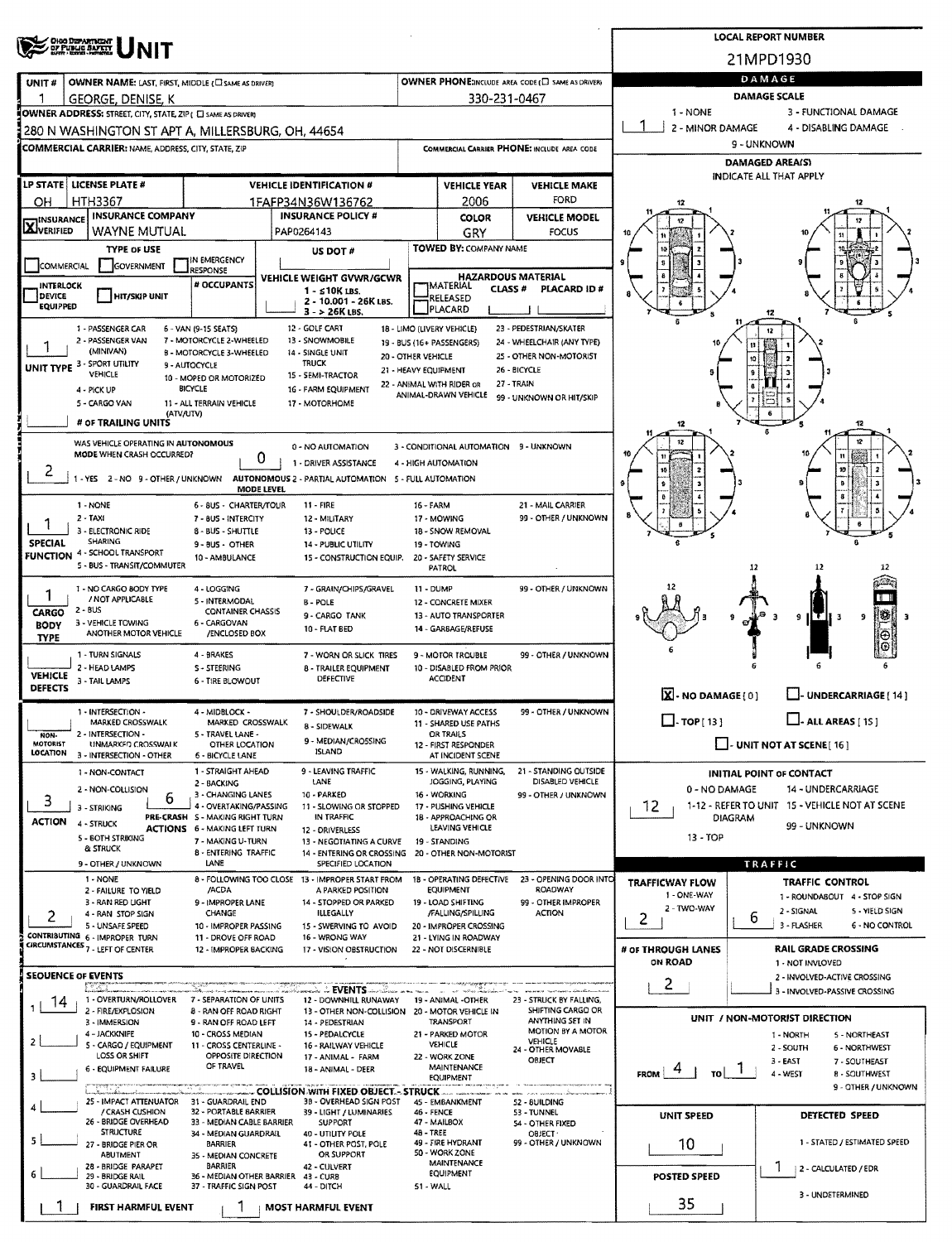| ONG DUPARTMENT<br>OF PUBLIC SAFETY     |                                                                               |                                                          |            |                                                                                          |                                            |                                                         |                                                      |                                          |                | <b>LOCAL REPORT NUMBER</b>                                           |  |  |  |  |
|----------------------------------------|-------------------------------------------------------------------------------|----------------------------------------------------------|------------|------------------------------------------------------------------------------------------|--------------------------------------------|---------------------------------------------------------|------------------------------------------------------|------------------------------------------|----------------|----------------------------------------------------------------------|--|--|--|--|
|                                        |                                                                               |                                                          |            |                                                                                          |                                            |                                                         |                                                      | 21MPD1930                                |                |                                                                      |  |  |  |  |
| UNIT#<br>2                             | OWNER NAME: LAST, FIRST, MIDDLE (C) SAME AS DRIVER)<br>MILLER, SUSAN, K       |                                                          |            |                                                                                          |                                            |                                                         | OWNER PHONE:INCLUDE AREA CODE (L) SAME AS DRIVERY    | DAMAGE<br>DAMAGE SCALE                   |                |                                                                      |  |  |  |  |
|                                        | OWNER ADDRESS: STREET, CITY, STATE, ZIP ( E SAME AS DRIVER)                   |                                                          |            |                                                                                          |                                            |                                                         |                                                      | 1 - NONE<br>3 - FUNCTIONAL DAMAGE        |                |                                                                      |  |  |  |  |
|                                        | 800 S WASHINGTON ST LOT 24, MILLERSBURG, OH, 44654                            |                                                          |            |                                                                                          |                                            |                                                         |                                                      | 2 - MINOR DAMAGE<br>4 - DISABLING DAMAGE |                |                                                                      |  |  |  |  |
|                                        | <b>COMMERCIAL CARRIER: NAME, ADDRESS, CITY, STATE, ZIP</b>                    |                                                          |            |                                                                                          |                                            |                                                         | COMMERCIAL CARRIER PHONE: INCLUDE AREA CODE          | 9 - UNKNOWN<br><b>DAMAGED AREA(S)</b>    |                |                                                                      |  |  |  |  |
|                                        |                                                                               |                                                          |            |                                                                                          |                                            |                                                         |                                                      |                                          |                | INDICATE ALL THAT APPLY                                              |  |  |  |  |
| LP STATE LICENSE PLATE #               |                                                                               |                                                          |            | <b>VEHICLE IDENTIFICATION #</b>                                                          | <b>VEHICLE YEAR</b><br><b>VEHICLE MAKE</b> |                                                         |                                                      |                                          |                |                                                                      |  |  |  |  |
| INSURANCE                              | <b>INSURANCE COMPANY</b>                                                      |                                                          |            | <b>INSURANCE POLICY #</b>                                                                |                                            | <b>COLOR</b>                                            | <b>VEHICLE MODEL</b>                                 |                                          |                |                                                                      |  |  |  |  |
| <b>JVERIFIED</b>                       |                                                                               |                                                          |            |                                                                                          |                                            |                                                         |                                                      |                                          |                |                                                                      |  |  |  |  |
| COMMERCIAL                             | <b>TYPE OF USE</b><br>GOVERNMENT                                              | IN EMERGENCY                                             |            | US DOT #                                                                                 |                                            | <b>TOWED BY: COMPANY NAME</b>                           |                                                      |                                          |                |                                                                      |  |  |  |  |
| <b>INTERLOCK</b>                       |                                                                               | <b>RESPONSE</b><br># OCCUPANTS                           |            | <b>VEHICLE WEIGHT GVWR/GCWR</b>                                                          |                                            |                                                         | <b>HAZARDOUS MATERIAL</b>                            |                                          |                |                                                                      |  |  |  |  |
| DEVICE                                 | <b>HIT/SKIP UNIT</b>                                                          |                                                          |            | 1 - s10K LBS.<br>2 - 10.001 - 26K LBS.                                                   |                                            | <b>IMATERIAL</b><br>CLASS <sup>#</sup><br>RELEASED      | PLACARD ID#                                          |                                          |                |                                                                      |  |  |  |  |
| <b>EQUIPPED</b>                        |                                                                               |                                                          |            | $3 - 26K$ LBS.                                                                           |                                            | <b>PLACARD</b>                                          |                                                      |                                          |                |                                                                      |  |  |  |  |
|                                        | 1 - PASSENGER CAR<br>2 - PASSENGER VAN                                        | 6 - VAN (9-15 SEATS)<br>7 - MOTORCYCLE 2-WHEELED         |            | 12 - GOLF CART<br>13 - SNOWMOBILE                                                        |                                            | 18 - LIMO (LIVERY VEHICLE)<br>19 - BUS (16+ PASSENGERS) | 23 - PEDESTRIAN/SKATER<br>24 - WHEELCHAIR (ANY TYPE) |                                          | 12<br>11       |                                                                      |  |  |  |  |
| 23<br>UNIT TYPE 3 - SPORT UTILITY      | (MINIVAN)                                                                     | <b>B - MOTORCYCLE 3-WHEELED</b><br>9 - AUTOCYCLE         |            | 14 - SINGLE UNIT<br><b>TRUCK</b>                                                         | 20 - OTHER VEHICLE                         |                                                         | 25 - OTHER NON-MOTORIST                              |                                          | 10             |                                                                      |  |  |  |  |
|                                        | VEHICLE                                                                       | 10 - MOPED OR MOTORIZED                                  |            | 15 - SEMI-TRACTOR                                                                        | 21 - HEAVY EQUIPMENT                       | 22 - ANIMAL WITH RIDER OR                               | 26 - BICYCLE<br>27 - TRAIN                           |                                          | $\pmb{9}$      |                                                                      |  |  |  |  |
|                                        | 4 - PICK UP<br>S - CARGO VAN                                                  | <b>BICYCLE</b><br>11 - ALL TERRAIN VEHICLE               |            | 16 - FARM EQUIPMENT<br>17 - MOTORHOME                                                    |                                            | ANIMAL-DRAWN VEHICLE                                    | 99 - UNKNOWN OR HIT/SKIP                             |                                          |                |                                                                      |  |  |  |  |
|                                        | (ATV/UTV)<br># OF TRAILING UNITS                                              |                                                          |            |                                                                                          |                                            |                                                         |                                                      |                                          |                | 12                                                                   |  |  |  |  |
|                                        | WAS VEHICLE OPERATING IN AUTONOMOUS                                           |                                                          |            |                                                                                          |                                            | 3 - CONDITIONAL AUTOMATION 9 - UNKNOWN                  |                                                      |                                          |                |                                                                      |  |  |  |  |
|                                        | MODE WHEN CRASH OCCURRED?                                                     |                                                          |            | 0 - NO AUTOMATION<br>1 - DRIVER ASSISTANCE                                               |                                            | 4 - HIGH AUTOMATION                                     |                                                      |                                          |                |                                                                      |  |  |  |  |
|                                        |                                                                               |                                                          |            | 1 - YES 2 - NO 9 - OTHER / UNKNOWN AUTONOMOUS 2 - PARTIAL AUTOMATION S - FULL AUTOMATION |                                            |                                                         |                                                      |                                          |                |                                                                      |  |  |  |  |
|                                        | 1 - NONE                                                                      | 6 - BUS - CHARTER/TOUR                                   | MODE LEVEL | 11 - FIRE                                                                                | <b>16 - FARM</b>                           |                                                         | 21 - MAIL CARRIER                                    |                                          |                |                                                                      |  |  |  |  |
|                                        | 2 - TAXI                                                                      | 7 - BUS - INTERCITY                                      |            | 12 - MILITARY                                                                            |                                            | 17 - MOWING                                             | 99 - OTHER / UNKNOWN                                 |                                          |                |                                                                      |  |  |  |  |
| <b>SPECIAL</b>                         | 3 - ELECTRONIC RIDE<br>SHARING                                                | 8 - BUS - SHUTTLE<br>9-8US - OTHER                       |            | 13 - POLICE<br>14 - PUBLIC UTILITY                                                       |                                            | 18 - SNOW REMOVAL<br>19 - TOWING                        |                                                      |                                          |                |                                                                      |  |  |  |  |
|                                        | <b>FUNCTION 4 - SCHOOL TRANSPORT</b><br>S - BUS - TRANSIT/COMMUTER            | 10 - AMBULANCE                                           |            | 15 - CONSTRUCTION EQUIP.                                                                 |                                            | 20 - SAFETY SERVICE                                     |                                                      |                                          |                |                                                                      |  |  |  |  |
|                                        |                                                                               |                                                          |            |                                                                                          |                                            | PATROL                                                  |                                                      |                                          | 12             |                                                                      |  |  |  |  |
|                                        | 1 - NO CARGO BODY TYPE<br>/ NOT APPLICABLE                                    | 4 - LOGGING<br>5 - INTERMODAL                            |            | 7 - GRAIN/CHIPS/GRAVEL<br>8 - POLE                                                       | 11 - DUMP                                  | 12 - CONCRETE MIXER                                     | 99 - OTHER / UNKNOWN                                 |                                          |                |                                                                      |  |  |  |  |
| 2 - BUS<br><b>CARGO</b><br><b>BODY</b> | 3 - VEHICLE TOWING                                                            | <b>CONTAINER CHASSIS</b><br>6 - CARGOVAN                 |            | 9 - CARGO TANK                                                                           |                                            | 13 - AUTO TRANSPORTER                                   |                                                      |                                          |                | X<br>9<br>9<br>-3                                                    |  |  |  |  |
| <b>TYPE</b>                            | ANOTHER MOTOR VEHICLE                                                         | /ENCLOSED BOX                                            |            | <b>10 - FLAT BED</b>                                                                     |                                            | 14 - GARBAGE/REFUSE                                     |                                                      |                                          |                |                                                                      |  |  |  |  |
|                                        | 1 - TURN SIGNALS                                                              | 4 - BRAKES                                               |            | 7 - WORN OR SLICK TIRES                                                                  |                                            | 9 - MOTOR TROUBLE                                       | 99 - OTHER / UNKNOWN                                 |                                          |                |                                                                      |  |  |  |  |
| VEHICLE                                | 2 - HEAD LAMPS<br>3 - TAIL LAMPS                                              | S - STEERING<br><b>6 - TIRE BLOWOUT</b>                  |            | 8 - TRAILER EQUIPMENT<br><b>DEFECTIVE</b>                                                |                                            | 10 - DISABLED FROM PRIOR<br><b>ACCIDENT</b>             |                                                      |                                          |                |                                                                      |  |  |  |  |
| <b>DEFECTS</b>                         |                                                                               |                                                          |            |                                                                                          |                                            |                                                         |                                                      | NO DAMAGE[0]                             |                | <b>UNDERCARRIAGE (14)</b>                                            |  |  |  |  |
|                                        | 1 - INTERSECTION -<br>MARKED CROSSWALK                                        | 4 - MIOBLOCK -<br>MARKED CROSSWALK                       |            | 7 - SHOULDER/ROADSIDE<br>8 - SIDEWALK                                                    |                                            | 10 - DRIVEWAY ACCESS<br>11 - SHARED USE PATHS           | 99 - OTHER / UNKNOWN                                 | $\Box$ -TOP[13]                          |                | ALL AREAS [ 15 ]                                                     |  |  |  |  |
| HON-<br>MOTORIST                       | 2 - INTERSECTION -<br>UNMARKED CROSSWALK                                      | 5 - TRAVEL LANE -<br>OTHER LOCATION                      |            | 9 - MEDIAN/CROSSING                                                                      |                                            | OR TRAILS<br>12 - FIRST RESPONDER                       |                                                      |                                          |                | $\Box$ UNIT NOT AT SCENE [16]                                        |  |  |  |  |
| LOCATION                               | 3 - INTERSECTION - OTHER                                                      | 6 - BICYCLE LANE                                         |            | <b>ISLAND</b>                                                                            |                                            | AT INCIDENT SCENE                                       |                                                      |                                          |                |                                                                      |  |  |  |  |
|                                        | 1 - NON-CONTACT                                                               | 1 - STRAIGHT AHEAD<br>2 - BACKING                        |            | 9 - LEAVING TRAFFIC<br>LANE                                                              |                                            | 15 - WALKING, RUNNING,<br>JOGGING, PLAYING              | 21 - STANDING OUTSIDE<br>DISABLED VEHICLE            |                                          |                | INITIAL POINT OF CONTACT                                             |  |  |  |  |
| 4                                      | 2 - NON-COLLISION<br>15<br>3 - STRIKING                                       | 3 - CHANGING LANES<br>4 OVERTAKING/PASSING               |            | 10 - PARKED<br>11 - SLOWING OR STOPPED                                                   |                                            | 16 - WORKING<br>17 - PUSHING VEHICLE                    | 99 - OTHER / UNKNOWN                                 | 0 - NO DAMAGE<br>9                       |                | 14 - UNDERCARRIAGE<br>1-12 - REFER TO UNIT 15 - VEHICLE NOT AT SCENE |  |  |  |  |
| <b>ACTION</b>                          | 4 - STRUCK                                                                    | PRE-CRASH 5 - MAKING RIGHT TURN                          |            | IN TRAFFIC                                                                               |                                            | 1B - APPROACHING OR                                     |                                                      |                                          | <b>DIAGRAM</b> | 99 - UNKNOWN                                                         |  |  |  |  |
|                                        | S - BOTH STRIKING                                                             | <b>ACTIONS 6 - MAKING LEFT TURN</b><br>7 - MAKING U-TURN |            | 12 - DRIVERLESS<br>13 - NEGOTIATING A CURVE                                              |                                            | LEAVING VEHICLE<br>19 - STANDING                        |                                                      | $13 - TOP$                               |                |                                                                      |  |  |  |  |
|                                        | & STRUCK<br>9 - OTHER / UNKNOWN                                               | 8 - ENTERING TRAFFIC<br>LANE                             |            | 14 - ENTERING OR CROSSING 20 - OTHER NON-MOTORIST<br>SPECIFIED LOCATION                  |                                            |                                                         |                                                      |                                          | <b>TRAFFIC</b> |                                                                      |  |  |  |  |
|                                        | 1 - NONE                                                                      |                                                          |            | B - FOLLOWING TOO CLOSE 13 - IMPROPER START FROM                                         |                                            | 18 - OPERATING DEFECTIVE                                | 23 - OPENING DOOR INTO                               | <b>TRAFFICWAY FLOW</b>                   |                | <b>TRAFFIC CONTROL</b>                                               |  |  |  |  |
|                                        | 2 - FAILURE TO YIELD<br>3 - RAN RED LIGHT                                     | /ACDA<br>9 - IMPROPER LANE                               |            | A PARKED POSITION<br>14 - STOPPED OR PARKED                                              |                                            | <b>EQUIPMENT</b><br>19 - LOAD SHIFTING                  | ROADWAY<br>99 - OTHER IMPROPER                       | 1 - ONE-WAY                              |                | 1 - ROUNDABOUT 4 - STOP SIGN                                         |  |  |  |  |
| ٦                                      | 4 - RAN STOP SIGN<br>5 - UNSAFE SPEED                                         | CHANGE<br>10 - IMPROPER PASSING                          |            | ILLEGALLY<br>15 - SWERVING TO AVOID                                                      |                                            | /FALLING/SPILLING<br>20 - IMPROPER CROSSING             | <b>ACTION</b>                                        | 2 - TWO-WAY<br>2                         | 6              | 2 - SIGNAL<br>5 - YIELD SIGN<br>3 - FLASHER<br><b>6 - NO CONTROL</b> |  |  |  |  |
|                                        | CONTRIBUTING 6 - IMPROPER TURN<br>CIRCUMSTANCES <sub>7</sub> - LEFT OF CENTER | 11 - DROVE OFF ROAD                                      |            | 16 - WRONG WAY                                                                           |                                            | 21 - LYING IN ROADWAY                                   |                                                      |                                          |                |                                                                      |  |  |  |  |
|                                        |                                                                               | 12 - IMPROPER BACKING                                    |            | 17 - VISION OBSTRUCTION                                                                  |                                            | 22 - NOT DISCERNIBLE                                    |                                                      | # OF THROUGH LANES<br>ON ROAD            |                | <b>RAIL GRADE CROSSING</b><br>1 - NOT INVLOVED                       |  |  |  |  |
| SEOUENCE OF EVENTS                     | t su                                                                          |                                                          |            |                                                                                          |                                            |                                                         |                                                      | 2                                        |                | 2 - INVOLVED-ACTIVE CROSSING                                         |  |  |  |  |
| 20                                     | 1 - OVERTURN/ROLLOVER                                                         | 7 - SEPARATION OF UNITS                                  |            | 12 - DOWNHILL RUNAWAY                                                                    |                                            | 19 - ANIMAL -OTHER                                      | 23 - STRUCK BY FALLING,                              |                                          |                | 3 - INVOLVED-PASSIVE CROSSING                                        |  |  |  |  |
|                                        | 2 - FIRE/EXPLOSION<br>3 - IMMERSION                                           | 8 - RAN OFF ROAD RIGHT<br>9 - RAN OFF ROAD LEFT          |            | 13 - OTHER NON-COLLISION 20 - MOTOR VEHICLE IN<br>14 - PEDESTRIAN                        |                                            | <b>TRANSPORT</b>                                        | SHIFTING CARGO OR<br>ANYTHING SET IN                 |                                          |                | UNIT / NON-MOTORIST DIRECTION                                        |  |  |  |  |
| 2                                      | 4 - JACKKNIFE<br>5 - CARGO / EQUIPMENT                                        | 10 - CROSS MEDIAN<br>11 - CROSS CENTERLINE -             |            | 15 - PEDALCYCLE<br>16 - RAILWAY VEHICLE                                                  |                                            | 21 - PARKED MOTOR<br><b>VEHICLE</b>                     | MOTION BY A MOTOR<br>VEHICLE                         |                                          |                | 1 - NORTH<br>5 - NORTHEAST                                           |  |  |  |  |
|                                        | LOSS OR SHIFT                                                                 | OPPOSITE DIRECTION<br>OF TRAVEL                          |            | 17 - ANIMAL - FARM                                                                       |                                            | 22 - WORK ZONE                                          | 24 - OTHER MOVABLE<br>OBJECT                         |                                          |                | 2 - SOUTH<br>6 - NORTHWEST<br>$3 - EAST$<br>7 - SOUTHEAST            |  |  |  |  |
| з                                      | 6 - EQUIPMENT FAILURE                                                         |                                                          |            | 18 - ANIMAL - DEER                                                                       |                                            | MAINTENANCE<br><b>EQUIPMENT</b>                         |                                                      | $FROM$ $\frac{3}{7}$<br>TO.              |                | 4 - WEST<br><b>B-SOUTHWEST</b>                                       |  |  |  |  |
|                                        | 25 - IMPACT ATTENUATOR                                                        | 31 - GUARDRAIL END                                       |            | <b>COLLISION WITH FIXED OBJECT - STRUCK</b><br>38 - OVERHEAD SIGN POST                   |                                            | 45 - EMBANKMENT                                         | 52 - BUILDING                                        |                                          |                | 9 - OTHER / UNKNOWN                                                  |  |  |  |  |
|                                        | / CRASH CUSHION<br>26 - BRIDGE OVERHEAD                                       | 32 - PORTABLE BARRIER<br>33 - MEDIAN CABLE BARRIER       |            | 39 - LIGHT / LUMINARIES<br><b>SUPPORT</b>                                                | 46 - FENCE                                 | 47 - MAILBOX                                            | 53 - TUNNEL<br>54 - OTHER FIXED                      | UNIT SPEED                               |                | DETECTED SPEED                                                       |  |  |  |  |
| 5                                      | <b>STRUCTURE</b><br>27 - BRIDGE PIER OR                                       | 34 - MEDIAN GUARDRAIL<br><b>BARRIER</b>                  |            | 40 - UTILITY POLE<br>41 - OTHER POST, POLE                                               | 48 - TREE                                  | 49 - FIRE HYDRANT                                       | OBJECT<br>99 - OTHER / UNKNOWN                       |                                          |                | 1 - STATED / ESTIMATED SPEED                                         |  |  |  |  |
|                                        | <b>ABUTMENT</b><br>28 - BRIDGE PARAPET                                        | 3S - MEDIAN CONCRETE<br><b>BARRIER</b>                   |            | OR SUPPORT                                                                               |                                            | 50 - WORK ZONE<br><b>MAINTENANCE</b>                    |                                                      |                                          |                |                                                                      |  |  |  |  |
| 6                                      | 29 - BRIDGE RAIL<br>30 - GUARDRAIL FACE                                       | 36 - MEDIAN OTHER BARRIER                                |            | 42 - CULVERT<br>43 - CURB                                                                |                                            | <b>EQUIPMENT</b>                                        |                                                      | <b>POSTED SPEED</b>                      |                | 3<br>  2 - CALCULATED / EDR                                          |  |  |  |  |
|                                        |                                                                               | 37 - TRAFFIC SIGN POST                                   |            | 44 - DITCH                                                                               | 51 - WALL                                  |                                                         |                                                      | 35                                       |                | 3 - UNDETERMINED                                                     |  |  |  |  |
|                                        | <b>FIRST HARMFUL EVENT</b>                                                    |                                                          |            | MOST HARMFUL EVENT                                                                       |                                            |                                                         |                                                      |                                          |                |                                                                      |  |  |  |  |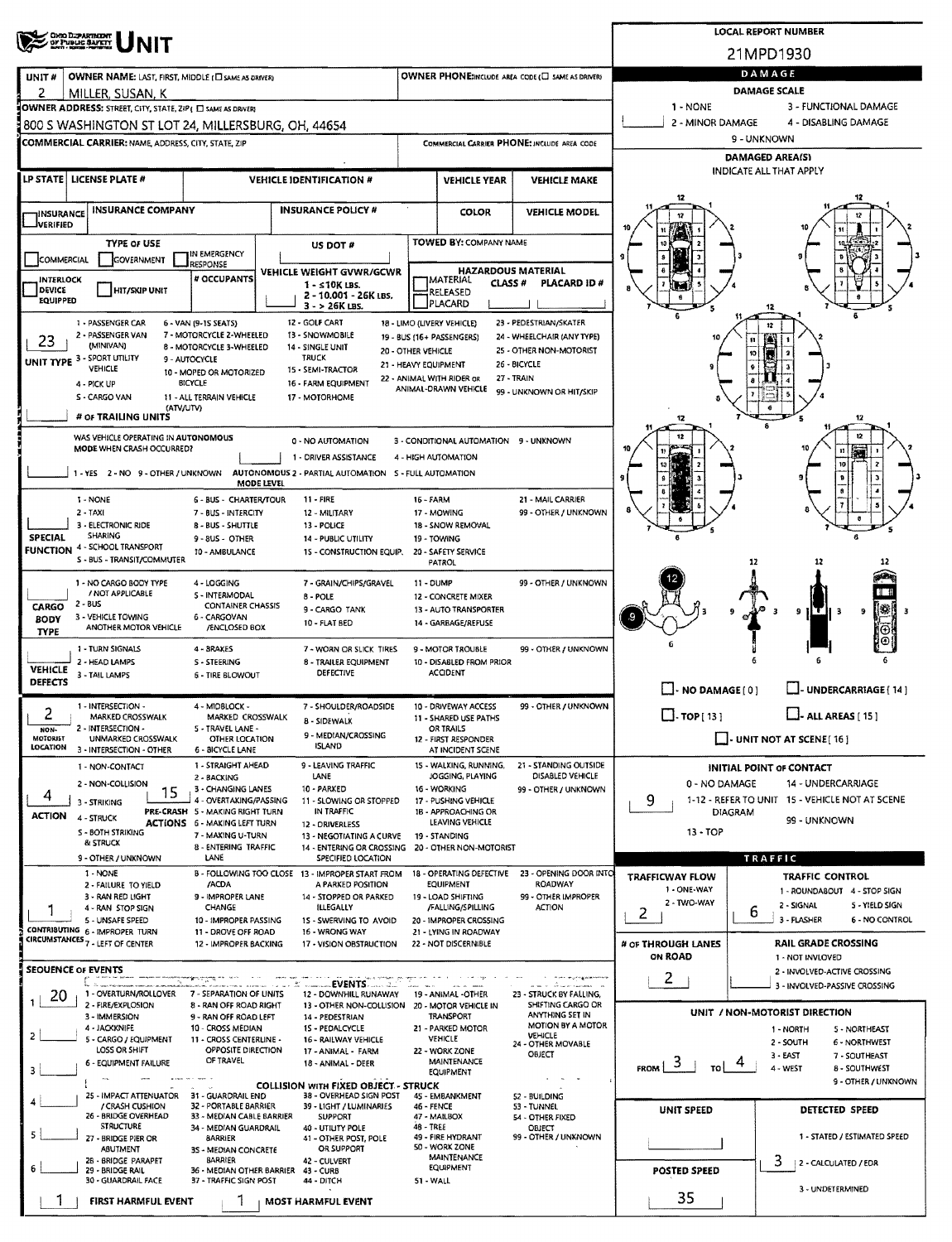|                                                                                                  | <b>WE DESCRIPT / NON-MOTORIST</b>                                                                             |                                                    |                                                                      |                   |                                                                                                  |                                                                                                                                                                                                                                                                                                                                                     |                                                          |                                        |                                                          | <b>LOCAL REPORT NUMBER</b><br>21MPD1930                                                                                                                     |                                                                              |                                               |                                                                                                    |               |                                                    |                                                |                                                                     |  |  |
|--------------------------------------------------------------------------------------------------|---------------------------------------------------------------------------------------------------------------|----------------------------------------------------|----------------------------------------------------------------------|-------------------|--------------------------------------------------------------------------------------------------|-----------------------------------------------------------------------------------------------------------------------------------------------------------------------------------------------------------------------------------------------------------------------------------------------------------------------------------------------------|----------------------------------------------------------|----------------------------------------|----------------------------------------------------------|-------------------------------------------------------------------------------------------------------------------------------------------------------------|------------------------------------------------------------------------------|-----------------------------------------------|----------------------------------------------------------------------------------------------------|---------------|----------------------------------------------------|------------------------------------------------|---------------------------------------------------------------------|--|--|
| UNIT #                                                                                           | NAME: LAST, FIRST, MIDDLE                                                                                     |                                                    |                                                                      |                   |                                                                                                  |                                                                                                                                                                                                                                                                                                                                                     |                                                          |                                        |                                                          |                                                                                                                                                             | DATE OF BIRTH<br>AGE<br><b>GENDER</b>                                        |                                               |                                                                                                    |               |                                                    |                                                |                                                                     |  |  |
|                                                                                                  | George, Denise, K                                                                                             |                                                    |                                                                      |                   |                                                                                                  |                                                                                                                                                                                                                                                                                                                                                     |                                                          |                                        |                                                          |                                                                                                                                                             |                                                                              | 70<br>05/09/1951                              |                                                                                                    |               |                                                    |                                                |                                                                     |  |  |
|                                                                                                  | <b>ADDRESS: STREET, CITY, STATE, ZIP</b>                                                                      |                                                    |                                                                      |                   |                                                                                                  |                                                                                                                                                                                                                                                                                                                                                     |                                                          |                                        |                                                          |                                                                                                                                                             | <b>CONTACT PHONE - INCLUDE AREA CODE</b>                                     |                                               |                                                                                                    |               |                                                    |                                                |                                                                     |  |  |
| čξ                                                                                               | 280 N WASHINGTON ST APT A, MILLERSBURG, OH, 44654                                                             |                                                    |                                                                      |                   |                                                                                                  |                                                                                                                                                                                                                                                                                                                                                     |                                                          |                                        |                                                          |                                                                                                                                                             |                                                                              |                                               | 330-231-0467                                                                                       |               |                                                    |                                                |                                                                     |  |  |
| <b>UN MON</b><br><b>INJURIES</b>                                                                 | INJURED TAKEN TO: MEDICAL FACILITY (NAME, CITY)<br><b>INJURED</b><br><b>EMS AGENCY (NAME)</b><br><b>TAKEN</b> |                                                    |                                                                      |                   |                                                                                                  |                                                                                                                                                                                                                                                                                                                                                     |                                                          | <b>SAFETY EQUIPMENT</b><br><b>USED</b> |                                                          |                                                                                                                                                             | <b>DOT-COMPLIANT</b>                                                         | <b>SEATING</b><br>POSITION                    |                                                                                                    | AIR BAG USAGE | <b>EJECTION</b>                                    | <b>TRAPPED</b>                                 |                                                                     |  |  |
| 5                                                                                                | BY<br>111                                                                                                     |                                                    |                                                                      |                   |                                                                                                  |                                                                                                                                                                                                                                                                                                                                                     |                                                          |                                        | 4                                                        |                                                                                                                                                             |                                                                              | MC HELMET                                     | 1                                                                                                  |               | 1                                                  | 1<br>1                                         |                                                                     |  |  |
| <b>MOTORIST</b><br>OL STATE                                                                      | LOCAL<br><b>OPERATOR LICENSE NUMBER</b><br><b>OFFENSE CHARGED</b><br>OFFENSE DESCRIPTION<br><b>CODE</b>       |                                                    |                                                                      |                   |                                                                                                  |                                                                                                                                                                                                                                                                                                                                                     |                                                          |                                        |                                                          |                                                                                                                                                             |                                                                              |                                               |                                                                                                    |               | <b>CITATION NUMBER</b>                             |                                                |                                                                     |  |  |
| OН                                                                                               | RQ146939                                                                                                      |                                                    |                                                                      |                   |                                                                                                  |                                                                                                                                                                                                                                                                                                                                                     |                                                          |                                        |                                                          |                                                                                                                                                             |                                                                              |                                               |                                                                                                    |               |                                                    |                                                |                                                                     |  |  |
| <b>OL CLASS</b>                                                                                  | <b>ENDORSEMENT</b>                                                                                            | <b>RESTRICTION SELECT UP TO 3</b><br><b>DRIVER</b> |                                                                      |                   | <b>DISTRACTED</b>                                                                                | ALCOHOL                                                                                                                                                                                                                                                                                                                                             | ALCOHOL / DRUG SUSPECTED                                 | MARIJUANA                              | <b>CONDITION</b>                                         |                                                                                                                                                             | <b>STATUS</b>                                                                | <b>ALCOHOL TEST</b><br><b>TYPE</b>            | VALUE                                                                                              | <b>STATUS</b> |                                                    |                                                | <b>DRUG TEST(S)</b><br><b>RESULTS SELECT UP TO 4</b><br><b>TYPE</b> |  |  |
| 4                                                                                                |                                                                                                               | $BY_1$<br>з                                        |                                                                      |                   |                                                                                                  |                                                                                                                                                                                                                                                                                                                                                     | OTHER DRUG                                               |                                        | 1                                                        |                                                                                                                                                             |                                                                              |                                               |                                                                                                    | 1             |                                                    |                                                |                                                                     |  |  |
| UNIT#                                                                                            |                                                                                                               |                                                    | NAME: LAST, FIRST, MIDDLE                                            |                   |                                                                                                  |                                                                                                                                                                                                                                                                                                                                                     |                                                          |                                        |                                                          |                                                                                                                                                             | DATE OF BIRTH                                                                |                                               |                                                                                                    |               |                                                    | AGE                                            | <b>GENDER</b>                                                       |  |  |
| 2                                                                                                | MILLER, SUSAN, K                                                                                              |                                                    |                                                                      |                   |                                                                                                  |                                                                                                                                                                                                                                                                                                                                                     |                                                          |                                        |                                                          |                                                                                                                                                             |                                                                              |                                               | 09/21/1944                                                                                         |               |                                                    | 77                                             | F                                                                   |  |  |
|                                                                                                  | <b>ADDRESS: STREET, CITY, STATE, ZIP</b>                                                                      |                                                    |                                                                      |                   |                                                                                                  |                                                                                                                                                                                                                                                                                                                                                     |                                                          |                                        |                                                          |                                                                                                                                                             |                                                                              |                                               | <b>CONTACT PHONE - INCLUDE AREA CODE</b>                                                           |               |                                                    |                                                |                                                                     |  |  |
|                                                                                                  |                                                                                                               |                                                    | 800 S WASHINGTON ST LOT 24, MILLERSBURG, OH, 44654                   |                   |                                                                                                  |                                                                                                                                                                                                                                                                                                                                                     |                                                          |                                        |                                                          |                                                                                                                                                             |                                                                              |                                               |                                                                                                    |               |                                                    |                                                |                                                                     |  |  |
| <b>INJURIES IINJURED</b><br>3                                                                    | <b>TAKEN</b><br>87<br>121                                                                                     |                                                    | <b>EMS AGENCY (NAME)</b><br><b>DISTRICT ONE</b>                      |                   | JPH                                                                                              |                                                                                                                                                                                                                                                                                                                                                     | INJURED TAKEN TO: MEDICAL FACILITY (NAME, CITY)          |                                        | <b>SAFETY EQUIPMENT</b><br><b>USED</b><br>1              |                                                                                                                                                             |                                                                              | DOT-Compliant<br><b>J<sub>MC HELMET</sub></b> | <b>SEATING</b><br>POSITION<br>15                                                                   |               | AIR BAG USAGE                                      | <b>EJECTION</b>                                | <b>TRAPPED</b>                                                      |  |  |
| MOTORIST / NON-MOTORIST                                                                          |                                                                                                               |                                                    | OL STATE OPERATOR LICENSE NUMBER                                     |                   |                                                                                                  | <b>OFFENSE CHARGED</b>                                                                                                                                                                                                                                                                                                                              |                                                          | LOCAL<br><b>CODE</b>                   |                                                          | OFFENSE DESCRIPTION                                                                                                                                         |                                                                              |                                               |                                                                                                    |               | <b>CITATION NUMBER</b>                             |                                                |                                                                     |  |  |
| OL CLASS                                                                                         | <b>ENDORSEMENT</b>                                                                                            |                                                    | <b>RESTRICTION SELECT UP TO 3</b>                                    | <b>DRIVER</b>     |                                                                                                  |                                                                                                                                                                                                                                                                                                                                                     | ALCOHOL / DRUG SUSPECTED                                 |                                        | <b>CONDITION</b>                                         |                                                                                                                                                             |                                                                              | <b>ALCOHOL TEST</b>                           |                                                                                                    |               | <b>DRUG TEST(S)</b>                                |                                                |                                                                     |  |  |
|                                                                                                  |                                                                                                               |                                                    |                                                                      |                   | <b>DISTRACTED</b>                                                                                | <b>ALCOHOL</b>                                                                                                                                                                                                                                                                                                                                      |                                                          | MARJJUANA                              |                                                          |                                                                                                                                                             | <b>STATUS</b>                                                                | <b>TYPE</b>                                   | VALUE                                                                                              | <b>STATUS</b> | TYPE                                               |                                                | RESULTS SELECT UP TO 4                                              |  |  |
|                                                                                                  |                                                                                                               |                                                    |                                                                      | $BY$ <sub>1</sub> |                                                                                                  |                                                                                                                                                                                                                                                                                                                                                     | <b>OTHER DRUG</b>                                        |                                        | 1                                                        |                                                                                                                                                             | 1<br>1                                                                       |                                               |                                                                                                    | 1             | 1                                                  |                                                |                                                                     |  |  |
| UNIT #                                                                                           | NAME: LAST, FIRST, MIDDLE<br>DATE OF BIRTH<br>AGE<br><b>GENDER</b>                                            |                                                    |                                                                      |                   |                                                                                                  |                                                                                                                                                                                                                                                                                                                                                     |                                                          |                                        |                                                          |                                                                                                                                                             |                                                                              |                                               |                                                                                                    |               |                                                    |                                                |                                                                     |  |  |
|                                                                                                  | ADDRESS: STREET, CITY, STATE, ZIP                                                                             |                                                    |                                                                      |                   |                                                                                                  |                                                                                                                                                                                                                                                                                                                                                     |                                                          |                                        |                                                          |                                                                                                                                                             |                                                                              | <b>CONTACT PHONE - INCLUDE AREA CODE</b>      |                                                                                                    |               |                                                    |                                                |                                                                     |  |  |
|                                                                                                  |                                                                                                               |                                                    |                                                                      |                   |                                                                                                  |                                                                                                                                                                                                                                                                                                                                                     |                                                          |                                        |                                                          |                                                                                                                                                             |                                                                              |                                               |                                                                                                    |               |                                                    |                                                |                                                                     |  |  |
| <b>INJURIES</b>                                                                                  | INJURED<br><b>TAKEN</b><br>BY                                                                                 |                                                    | <b>EMS AGENCY (NAME)</b>                                             |                   | <b>SAFETY EQUIPMENT</b><br><b>INJURED TAKEN TO: MEDICAL FACILITY (NAME, CITY)</b><br><b>USED</b> |                                                                                                                                                                                                                                                                                                                                                     |                                                          |                                        |                                                          |                                                                                                                                                             | <b>SEATING</b><br>DOT-COMPLIANT<br><b>POSITION</b><br><sup>I</sup> MC HELMET |                                               |                                                                                                    |               | AIR BAG USAGE<br><b>EJECTION</b><br><b>TRAPPED</b> |                                                |                                                                     |  |  |
| OTORIST / NON-MO<br><b>OL STATE</b>                                                              |                                                                                                               |                                                    | <b>OPERATOR LICENSE NUMBER</b>                                       |                   | LOCAL<br>OFFENSE CHARGED<br>OFFENSE DESCRIPTION<br><b>CODE</b>                                   |                                                                                                                                                                                                                                                                                                                                                     |                                                          |                                        |                                                          |                                                                                                                                                             | <b>CITATION NUMBER</b>                                                       |                                               |                                                                                                    |               |                                                    |                                                |                                                                     |  |  |
| OL CLASS                                                                                         | <b>ENDORSEMENT</b>                                                                                            |                                                    | <b>RESTRICTION SELECT UP TO 3</b>                                    |                   | ALCOHOL / DRUG SUSPECTED<br><b>DRIVER</b>                                                        |                                                                                                                                                                                                                                                                                                                                                     |                                                          |                                        | <b>CONDITION</b>                                         |                                                                                                                                                             | ALCOHOL TEST                                                                 |                                               |                                                                                                    |               |                                                    | DRUG TEST(S)                                   |                                                                     |  |  |
|                                                                                                  |                                                                                                               |                                                    |                                                                      | B٢                |                                                                                                  |                                                                                                                                                                                                                                                                                                                                                     | <b>DISTRACTED</b> ALCOHOL MARIJUANA<br><b>OTHER DRUG</b> |                                        |                                                          |                                                                                                                                                             | <b>STATUS</b>                                                                | TYPE                                          | VALUE                                                                                              |               |                                                    |                                                | STATUS TYPE RESULTS SELECT UP TO 4                                  |  |  |
|                                                                                                  | <b>INJURIES</b>                                                                                               |                                                    | <b>SEATING POSITION</b>                                              |                   | <b>AIR BAG</b>                                                                                   |                                                                                                                                                                                                                                                                                                                                                     | <b>OL CLASS</b>                                          |                                        |                                                          | OL RESTRICTION(S)                                                                                                                                           |                                                                              |                                               | <b>DRIVER DISTRACTION</b>                                                                          |               |                                                    | <b>TEST STATUS</b>                             |                                                                     |  |  |
| 1 <b>:FATAL</b> : Monther<br>2 - SUSPECTED SERIOUS                                               |                                                                                                               |                                                    | 1 - FRONT - LEFT SIDE<br>(MOTORCYCLE DRIVER)                         |                   | <b>Mig-NOT DEPLOYED</b><br>2 - DEPLOYED FRONT                                                    | $\begin{picture}(20,20) \put(0,0){\line(1,0){10}} \put(15,0){\line(1,0){10}} \put(15,0){\line(1,0){10}} \put(15,0){\line(1,0){10}} \put(15,0){\line(1,0){10}} \put(15,0){\line(1,0){10}} \put(15,0){\line(1,0){10}} \put(15,0){\line(1,0){10}} \put(15,0){\line(1,0){10}} \put(15,0){\line(1,0){10}} \put(15,0){\line(1,0){10}} \put(15,0){\line(1$ | 1 - CLASS A                                              |                                        | DEVICE.                                                  | - ALCOHOL INTERLOCK                                                                                                                                         |                                                                              |                                               | 1-NOT DISTRACTED.<br>2 - MANUALLY OPERATING AN                                                     |               |                                                    | 1 - NONE GIVEN<br>2 - TEST REFUSED             |                                                                     |  |  |
| INJURY<br>3 - SUSPECTED MINOR                                                                    |                                                                                                               |                                                    | 2 - FRONT - MIDDLE<br>3 - FRONT - RIGHT SIDE                         |                   | 3'- DEPLOYED SIDE<br>4 - DEPLOYED BOTH                                                           |                                                                                                                                                                                                                                                                                                                                                     | 2 - CLASS B<br>3 - CLASS C                               |                                        | 2 - CDL-INTRASTATE ONLY<br>îЗ                            | - CORRECTIVE LENSES                                                                                                                                         |                                                                              |                                               | <b>ELECTRONIC</b><br>COMMUNICATION DEVICE                                                          |               | 3 - TEST GIVEN.                                    |                                                | <b>CONTAMINATED SAMPLE</b>                                          |  |  |
| INJURY<br>4 - POSSIBLE-INJURY                                                                    |                                                                                                               |                                                    | SÉCOND - LEFT SIDE<br>(MOTORCYCLE PASSENGER)                         |                   | <b>FRONT/SIDE</b><br>5 <sup>4</sup> NOT APPLICABLE<br>4 - REGULAR CLASS                          |                                                                                                                                                                                                                                                                                                                                                     |                                                          |                                        |                                                          | 4 - FARM WAIVER<br>(TEXTING, TYPING,<br>- EXCEPT CLASS A BUS.<br>ξ5.<br><b>DIALING</b><br>4 - TEST GIVEN.<br>: TALKING ON HANDS-FREE<br>16 - EXCEPTICLASS A |                                                                              |                                               |                                                                                                    |               | / UNUSABLE                                         |                                                |                                                                     |  |  |
| 5'- NO APPARENT INJURY                                                                           |                                                                                                               |                                                    | - SECOND - MIDDLE<br><b>6 - SECOND - RIGHT SIDE</b>                  |                   | 9 - DEPLOYMENT UNKNOWN<br>$(OHIO = D)^{7+\alpha}$<br>(美)<br>5 - M/C MOPED ONLY                   |                                                                                                                                                                                                                                                                                                                                                     |                                                          |                                        |                                                          | & CLASS B BUS<br><b>EXCEPT TRACTOR-TRAILER</b>                                                                                                              |                                                                              |                                               | <b>COMMUNICATION DEVICE</b><br>TALKING ON HAND-HELD                                                |               |                                                    | <b>RESULTS KNOWN</b><br><b>5 - TEST GIVEN.</b> |                                                                     |  |  |
| <b>INJURIES TAKEN BY</b>                                                                         |                                                                                                               |                                                    | <b>7 - THIRD - LEFT SIDE</b><br>(MOTORCYCLE SIDE CAR)                | 1 - NOT EJECTED   | <b>EJECTION</b>                                                                                  |                                                                                                                                                                                                                                                                                                                                                     | 6 - NO VALID OL                                          |                                        | 8 - INTERMEDIATE LICENSE                                 | <b>RESTRICTIONS</b>                                                                                                                                         |                                                                              |                                               | <b>COMMUNICATION DEVICE</b><br>OTHER ACTIVITY WITH AN                                              |               |                                                    | RESULTS UNKNOWN                                | <b>ALCOHOL TEST TYPE</b>                                            |  |  |
| NOT TRANSPORTED.<br><b>/TREATED AT SCENE</b>                                                     |                                                                                                               |                                                    | 8 - THIRD - MIDDLE<br>9 - THIRD - RIGHT SIDE<br>10 - SLEEPER SECTION |                   | 2 - PARTIALLY EJECTED<br>3 - TOTALLY EJECTED.                                                    |                                                                                                                                                                                                                                                                                                                                                     | OL ENDORSEMENT                                           |                                        |                                                          | LEARNER'S PERMIT<br><b>RESTRICTIONS</b>                                                                                                                     |                                                                              |                                               | ELECTRONIC DEVICE<br>16 - PASSENGER                                                                |               | 1 - NONE                                           |                                                |                                                                     |  |  |
| 2 - EMS                                                                                          |                                                                                                               |                                                    | OF TRUCK CAB<br>11 - PASSENGER IN                                    |                   | 4 - NOT APPLICABLE                                                                               |                                                                                                                                                                                                                                                                                                                                                     | H - HAZMAT<br><b>M - MOTORCYCLE</b>                      |                                        | 10 - LIMITED TO DAYLIGHT<br>ONLY                         |                                                                                                                                                             |                                                                              |                                               | 7 - OTHER DISTRACTION<br>INSIDE THE VEHICLE                                                        |               | 2 - BLOOD<br>3 - URINE                             |                                                |                                                                     |  |  |
| $3 - \text{POLICE}$<br>9 - OTHER / UNKNOWN -                                                     |                                                                                                               |                                                    | OTHER ENCLOSED CARGO<br>AREA (NON-TRAILING UNIT,                     |                   | <b>TRAPPED</b><br>1 - NOT TRAPPED                                                                |                                                                                                                                                                                                                                                                                                                                                     | P - PASSENGER                                            |                                        | 11 - LIMITED TO EMPLOYMENT<br>12 - LIMITED - OTHER       |                                                                                                                                                             |                                                                              |                                               | 8 - OTHER DISTRACTION<br>OUTSIDE THE VEHICLE                                                       |               | 4 - BREATH<br><b>S-OTHER</b>                       |                                                |                                                                     |  |  |
| جاريا                                                                                            | San Juara Baddhi C                                                                                            |                                                    | BUS, PICK-UP WITH CAP).<br>i Co<br>12 - PASSENGER IN                 |                   | 2-EXTRICATED BY<br>MECHANICAL MEANS                                                              |                                                                                                                                                                                                                                                                                                                                                     | <b>N - TANKER</b><br>Q - MOTOR SCOOTER                   |                                        | 13 - MECHANICAL DEVICES                                  | (SPECIAL BRAKES, HAND                                                                                                                                       |                                                                              |                                               | 9 - OTHER / UNKNOWN<br><b>CONDITION</b>                                                            |               | 1 - NONE                                           | <b>DRUG TEST TYPE</b>                          |                                                                     |  |  |
| <b>SAFETY EQUIPMENT</b><br>1 - NONE USED                                                         |                                                                                                               |                                                    | UNENCLOSED CARGO AREA<br>13 - TRAILING UNIT                          | 3 - FREED BY      |                                                                                                  | <b>NON-MECHANICAL MEANS</b>                                                                                                                                                                                                                                                                                                                         | R - THREE-WHEEL                                          |                                        | <b>14 - MILITARY VEHICLES ONLY</b>                       | CONTROLS, OR OTHER<br><b>ADAPTIVE DEVICES)</b>                                                                                                              |                                                                              |                                               | 1 - APPARENTLY NORMAL<br>2 - PHYSICAL IMPAIRMENT                                                   |               | 2 - BLOOD<br>3 - URINE                             |                                                |                                                                     |  |  |
| 2 - SHOULDER BELT ONLY<br>™ USED                                                                 |                                                                                                               |                                                    | 14 - RIDING ON VEHICLE<br><b>EXTERIOR</b>                            |                   |                                                                                                  |                                                                                                                                                                                                                                                                                                                                                     | <b>MOTORCYCLE-</b><br>IS - SCHOOL BUS-                   |                                        | 1S - MOTOR VEHICLES                                      | WITHOUT, AIR BRAKES                                                                                                                                         |                                                                              |                                               | 3 - EMOTIONAL (E.G.,<br>DEPRESSED, ANGRY,                                                          |               | 4 OTHER                                            |                                                |                                                                     |  |  |
| 3 - LAP BELT ONLY USED<br>4 - SHOULDER & LAP BELT                                                |                                                                                                               |                                                    | (NON-TRAILING UNIT)<br>15 - NON-MOTORIST<br>99 - OTHER / UNKNOWN     |                   |                                                                                                  | emente e                                                                                                                                                                                                                                                                                                                                            | T - DOUBLE & TRIPLE<br><b>TRAILERS: 196</b>              |                                        | 16 - OUTSIDE MIRROR<br>17 - PROSTHETIC AID<br>18 - OTHER |                                                                                                                                                             |                                                                              | 14° ILLNESS                                   | <b>DISTURBED)</b>                                                                                  |               |                                                    | 1 - AMPHETAMINES                               | <b>DRUG TEST RESULT(S)</b>                                          |  |  |
| USED<br>5 - CHILD RESTRAINT SYSTEM<br>- FORWARD FACING ·                                         |                                                                                                               |                                                    |                                                                      |                   |                                                                                                  |                                                                                                                                                                                                                                                                                                                                                     | X - TANKER / HAZMAT                                      |                                        |                                                          |                                                                                                                                                             |                                                                              |                                               | 5 - FELL ASLEEP, FAINTED,<br><b>FATIGUED, ETC.</b>                                                 |               |                                                    | 2 - BARBITURATES<br>3 - BENZODIAZEPINES        |                                                                     |  |  |
| 6 - CHILD RESTRAINT SYSTEM<br>- REAR FACING<br>7 - BOOSTER SEAT,                                 |                                                                                                               |                                                    |                                                                      |                   |                                                                                                  |                                                                                                                                                                                                                                                                                                                                                     | <b>GENDER</b><br>F - FEMALE<br>79. E                     |                                        |                                                          |                                                                                                                                                             |                                                                              |                                               | <b>6 - UNDER THE INFLUENCE OF</b><br>MEDICATIONS / DRUGS /<br><b>ALCOHOL:</b><br>- OTHER / UNKNOWN |               | 多 - COCAINE ③ ~<br>!7 - OTHER                      | 4 - CANNABINOIDS<br>6 - OPIATES / OPIOIDS      |                                                                     |  |  |
| 8 - HELMET USED<br>9 - PROTECTIVE PADS USED<br>(ELBOWS, KNEES, ETC).<br>10 - REFLECTIVE CLOTHING |                                                                                                               |                                                    |                                                                      |                   |                                                                                                  |                                                                                                                                                                                                                                                                                                                                                     | M - MALE<br>U - OTHER / ÚNKNOWN                          |                                        |                                                          |                                                                                                                                                             |                                                                              |                                               |                                                                                                    |               |                                                    | (8 - NEGATIVE RÉSULTS                          |                                                                     |  |  |
| 11 - LIGHTING - PEDESTRIAN<br>/ BICYCLE ONLY .<br>99 - OTHER / UNKNOWN                           |                                                                                                               |                                                    |                                                                      |                   |                                                                                                  |                                                                                                                                                                                                                                                                                                                                                     |                                                          |                                        |                                                          |                                                                                                                                                             |                                                                              |                                               |                                                                                                    |               |                                                    |                                                |                                                                     |  |  |

 $\hat{\boldsymbol{\beta}}$ 

 $\mathcal{L}_{\mathcal{A}}$